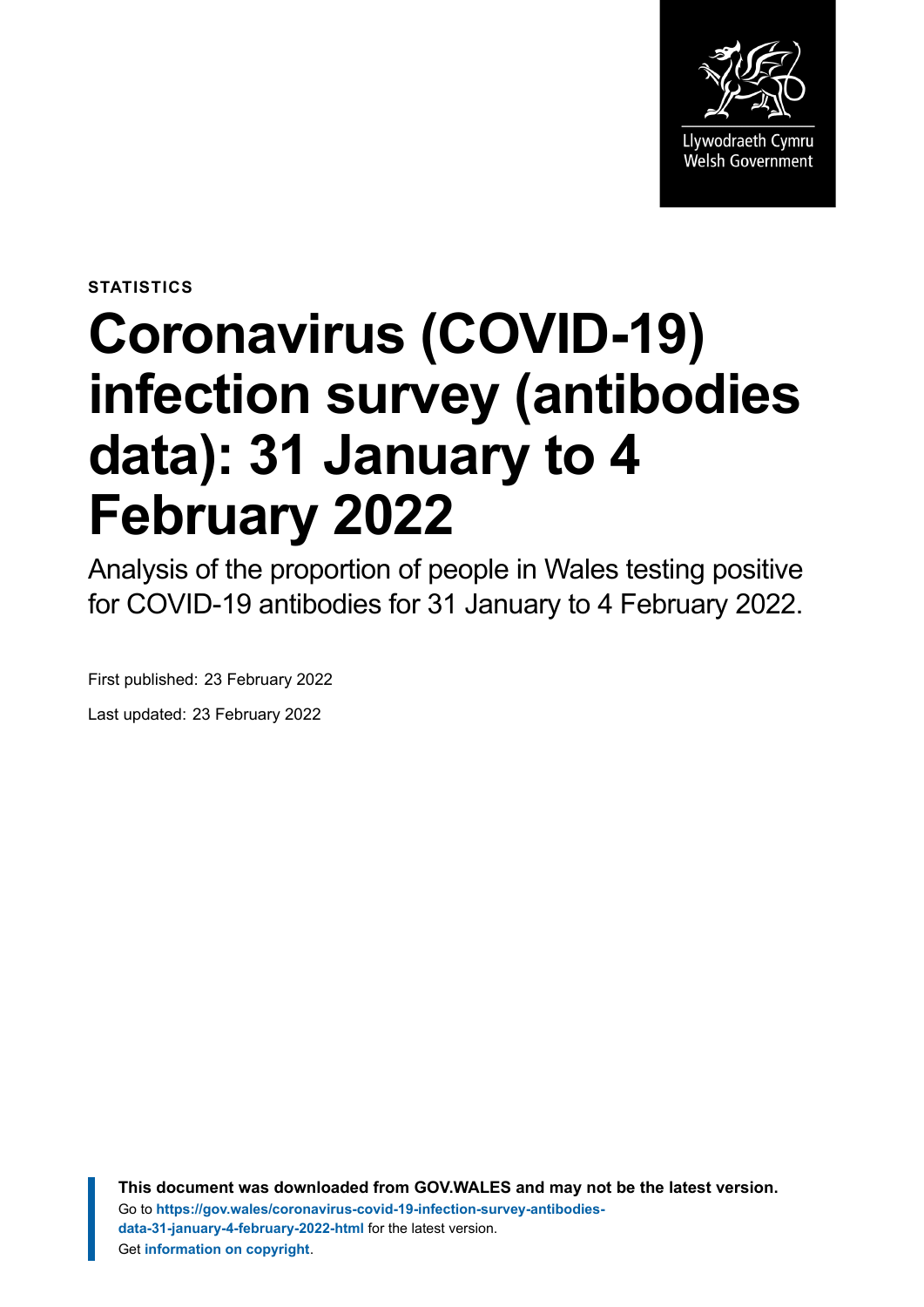# **Contents**

| <b>Introduction</b>                                               |
|-------------------------------------------------------------------|
| Proportion of people in Wales who had antibodies against COVID-19 |
| <b>Definitions</b>                                                |
| <b>Quality and methodology information</b>                        |
| <b>Contact details</b>                                            |
|                                                                   |

## <span id="page-1-0"></span>**Introduction**

The antibody data presented is part of the Coronavirus (COVID-19) Infection Survey (CIS) which is run across the whole of the UK. The data can be used to understand who has had the infection in the past or has developed antibodies as a result of vaccination.

The analysis presented on past infection and/or vaccination, is defined as testing positive for antibodies to SARS-CoV-2 based on findings from the COVID-19 Infection Survey. SARS-CoV-2 is the scientific name given to the specific virus that causes COVID-19.

Information on the method used to model antibody estimates can be found on the **[Office for National Statistics](https://www.ons.gov.uk/peoplepopulationandcommunity/healthandsocialcare/conditionsanddiseases/methodologies/covid19infectionsurveypilotmethodsandfurtherinformation#antibody-and-vaccination-estimates) website**.

This publication also includes estimates of the percentage of people who have reported via the survey that they have received one or more doses of a COVID-19 vaccination, as well as those that have been fully vaccinated. These estimates are not the same as the published figures from **[Public Health](https://public.tableau.com/profile/public.health.wales.health.protection#!/vizhome/RapidCOVID-19virology-Public/Headlinesummary)**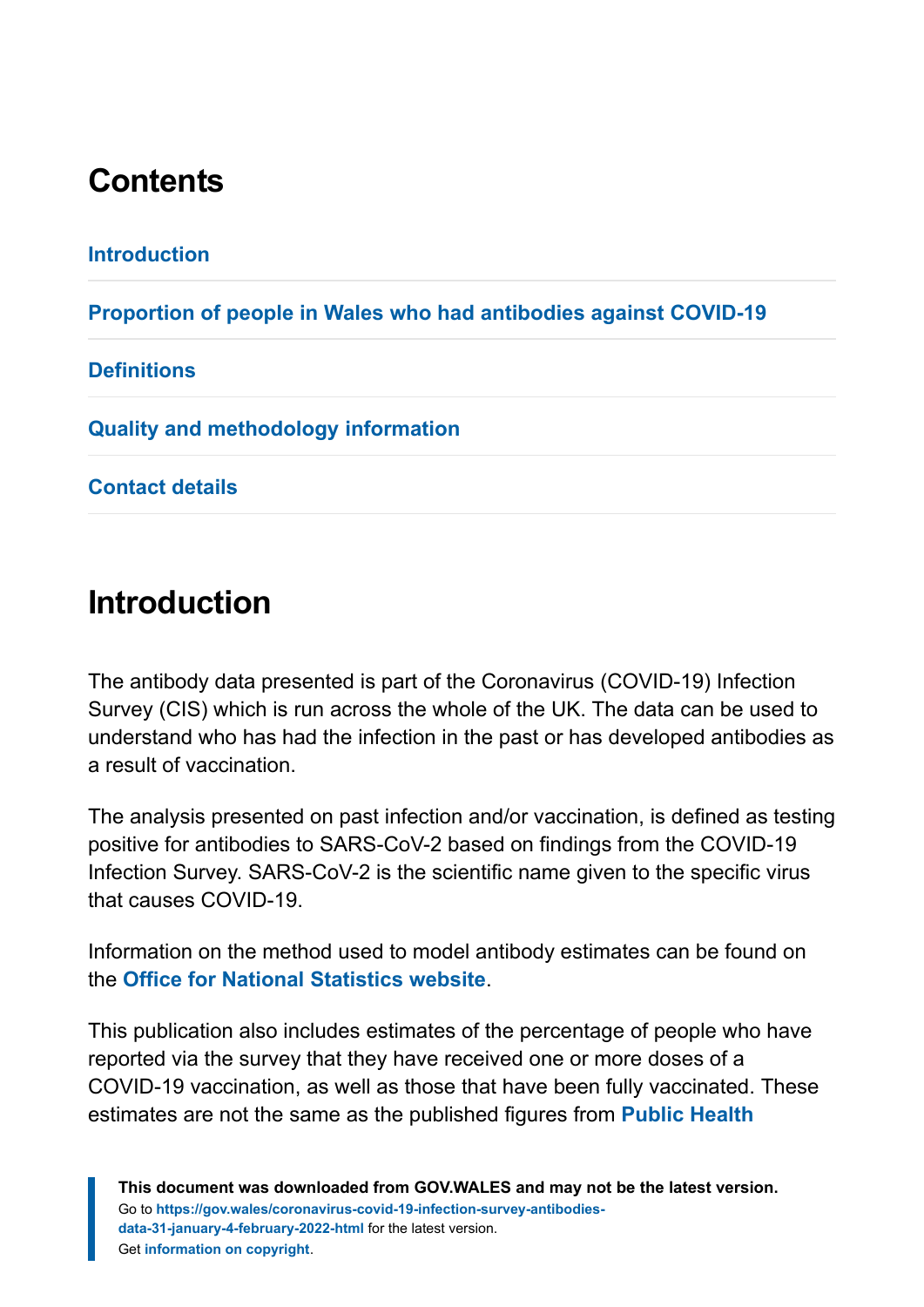**[Wales](https://public.tableau.com/profile/public.health.wales.health.protection#!/vizhome/RapidCOVID-19virology-Public/Headlinesummary)** on recorded vaccinations and do not include residents of care homes.

Additional information, such as estimates of antibody positivity broken down by single year of age for each of the UK countries can be found on the **[Office for](https://www.ons.gov.uk/peoplepopulationandcommunity/healthandsocialcare/conditionsanddiseases/articles/coronaviruscovid19infectionsurveyantibodydatafortheuk/previousReleases) [National Statistics website](https://www.ons.gov.uk/peoplepopulationandcommunity/healthandsocialcare/conditionsanddiseases/articles/coronaviruscovid19infectionsurveyantibodydatafortheuk/previousReleases)**.

#### **Note about this week's analysis**

Academic research on antibody thresholds, using data from when the Delta variant was the dominant strain, indicates that a higher threshold of antibodies is needed to provide protection from new COVID-19 infections for those who are vaccinated. The threshold used up to now referred to as the 'standard threshold (42 ng/ml)' was determined prior to the development of coronavirus (COVID-19) vaccinations.

ONS has now introduced an additional second threshold associated with a higher concentration of antibodies, to estimate the percentage of adults who are likely to have strong protection against getting a new COVID-19 infection. A previous COVID-19 infection typically results in a stronger immune response than vaccination. To get a similar level of protection from vaccination alone, a higher concentration of antibodies is needed.

The higher threshold is 179 ng/ml and was identified as providing a 67% lower risk of getting a new COVID-19 infection with the Delta variant after two vaccinations with either Pfizer or AstraZeneca vaccines, compared with someone who was unvaccinated and had not had COVID-19 before. This higher threshold was identified by comparing how the risk of new COVID-19 infections with the Delta variant, varied across different antibody levels. It is unlikely that this threshold will provide equivalent protection against the Omicron variant and analyses of the effectiveness of vaccinations against the Omicron variant are ongoing.

Modelled vaccination estimates for one or more and two or more COVID-19 vaccinations for Wales require additional quality assurance and have not been included here. However, data on the percentage of people aged 16 years and over who reported that they have received three or more COVID-19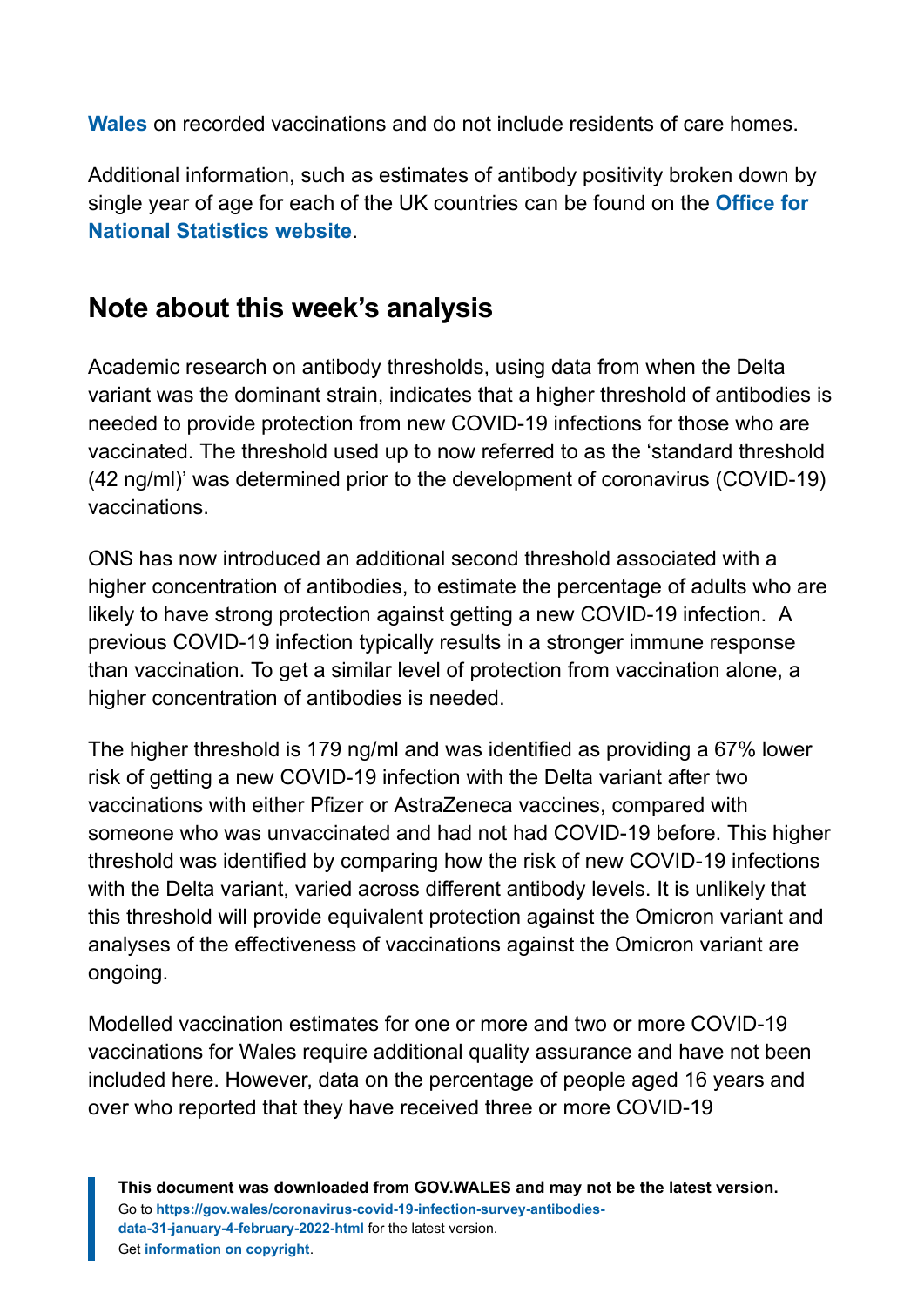vaccinations is presented alongside the standard and higher thresholds for antibodies.

## <span id="page-3-0"></span>**Proportion of people in Wales who had antibodies against COVID-19**

Between 31 January and 4 February 2022, it is estimated that over 9 in 10 people (99.4%) aged 16 and over tested positive for antibodies to the coronavirus (COVID-19) based on the standard threshold (95% **[credible](#page-7-1) [interval](#page-7-1)**: 99.0% to 99.6%). At the higher threshold, it is estimated that over 9 in 10 people (97.9%) aged 16 and over tested positive for antibodies (95% credible interval: 97.4% to 98.3%).

Though there is uncertainty with the estimates, it appears that the percentage of people testing positive for antibodies remained high in recent weeks.

Antibody positivity is defined by a fixed concentration (or threshold) of antibodies in the blood; having a negative test for antibodies does not mean that a person has no immune response to an infection.

Most people who are vaccinated will retain a higher antibody level than before vaccination even after dropping below the standard threshold value. A negative result does not mean that antibody level is at zero, nor that a person has no protection against COVID-19, as an immune response does not rely on the presence of antibodies alone.

As more people become vaccinated the number of people with antibodies is expected to increase. However, the detection of antibodies alone is not a precise measure of immunity protection acquired from vaccinations. This is because antibody levels in the blood can decline over time, meaning that some people who have previously had COVID-19 may subsequently test negative for antibodies. For this reason, these figures should be regarded as estimates of monthly antibodies prevalence, not cumulative exposure.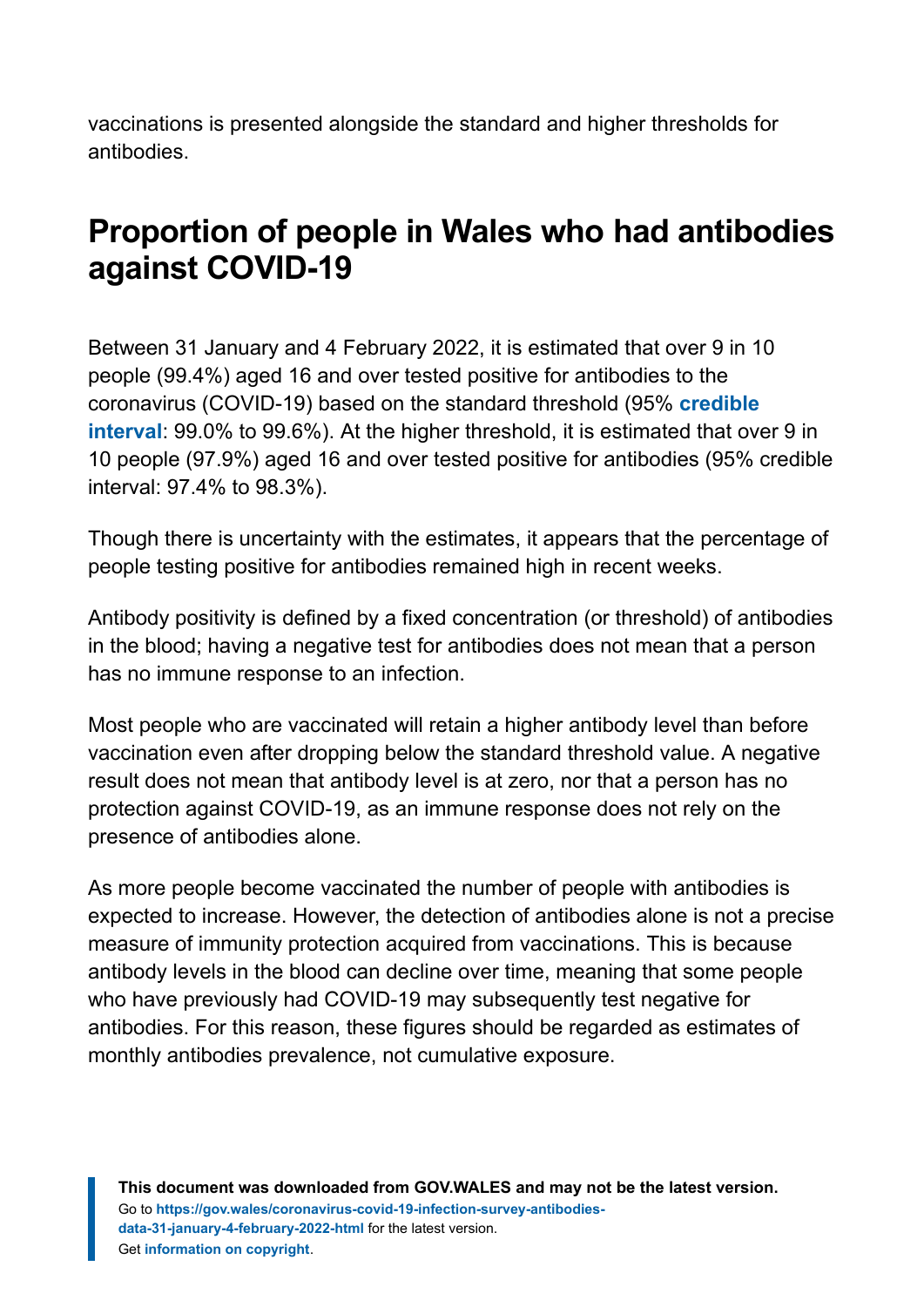## Chart 1: Estimated percentage of the population in **Wales testing positive for coronavirus (COVID-19)** antibodies, January 2021 to February 2022



Source: Coronavirus (COVID-19) Infection Survey, ONS

The bars give estimates and the vertical lines indicate the 95% credible intervals. Light blue bars indicate the percentage of people testing positive for antibodies and the dark blue bars indicate the percentage of people testing positive at the higher threshold. Estimates shown for surveillance weeks from 4 January 2020 to 4 February 2022.

Between 31 January and 4 February, more than 99% of people aged 16 to 79 tested positive for antibodies at the standard threshold ranging from 99.2% to 99.6%, whilst 98.0% of people aged 80 and over tested positive. Of people aged 8 to 11 and 12 to 15, respectively 97.0% and 97.5% tested positive for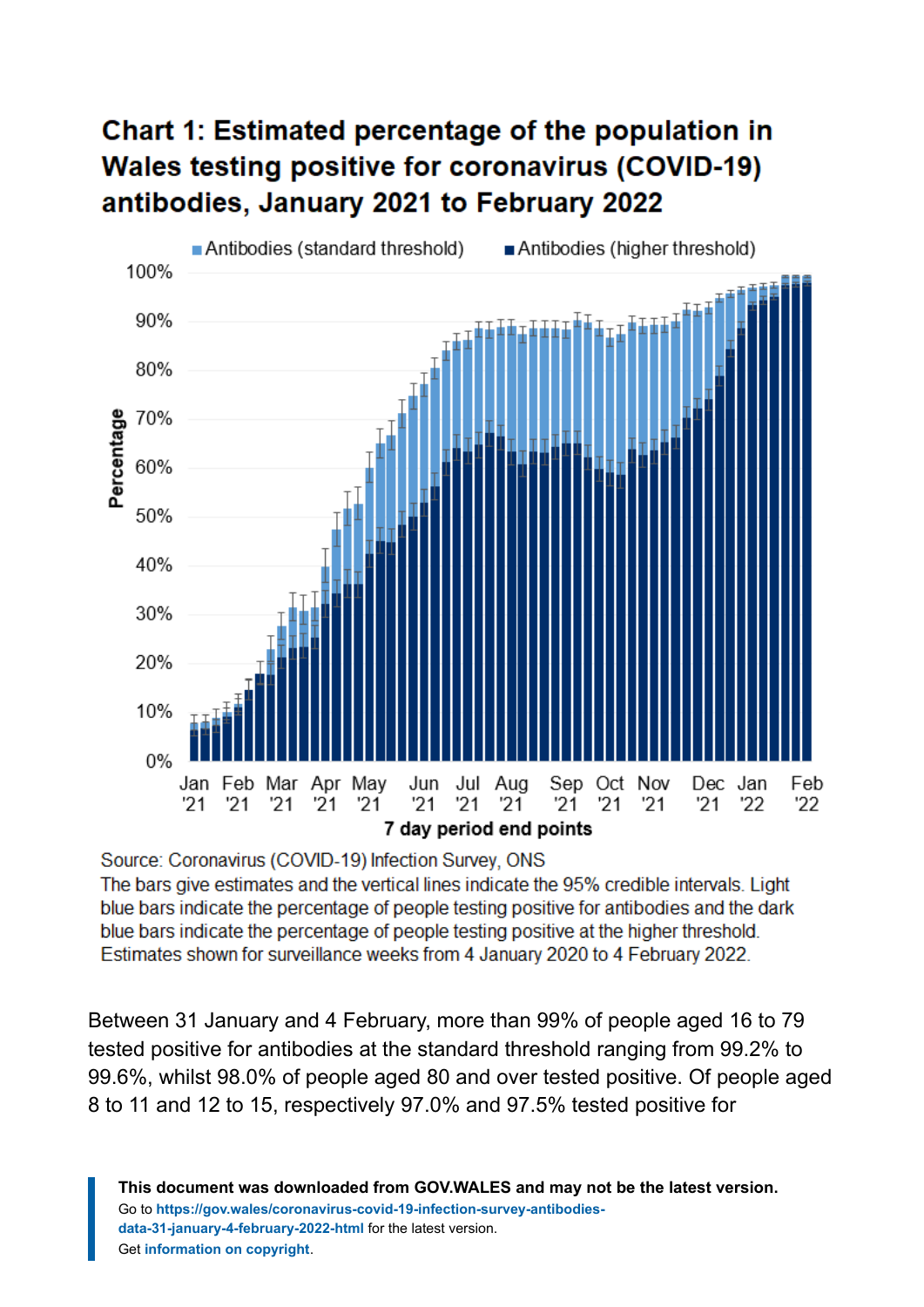antibodies. At the higher threshold level, the percentage of people testing positive for antibodies is also high across all 16+ age groups, ranging from 96.9% in people aged over 80 to 98.6% in people aged 70 to 74. The 12 to 15 age group is also high at 93.4% and within the 8 to 11 age group 79.7% have tested positive for antibodies.

Caution should be taken when interpreting these estimates. Credible intervals are wide and the sample size is relatively low, meaning there is uncertainty surrounding these figures.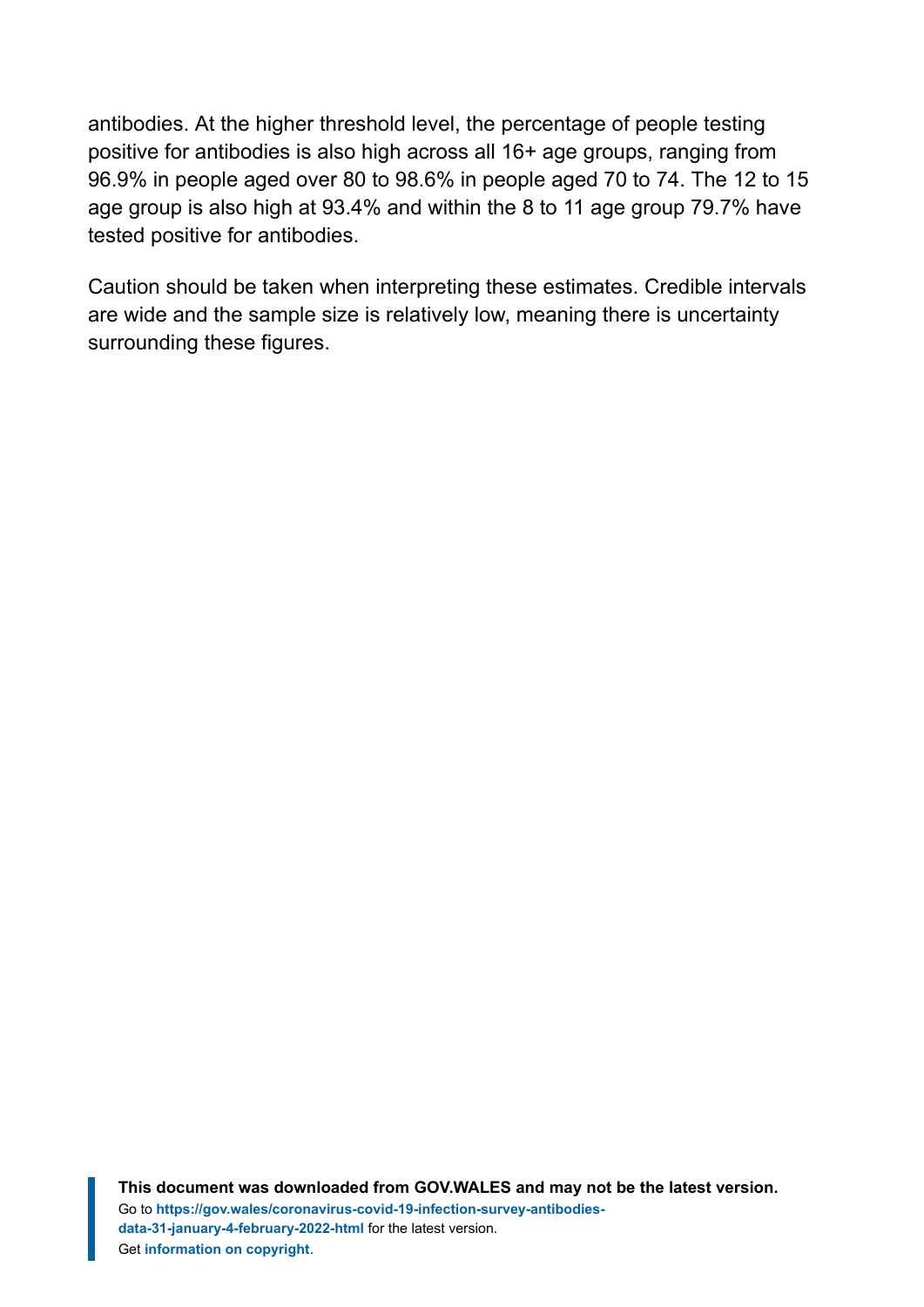### **Chart 2: Estimated proportion of people in Wales who** would have tested positive for antibodies by age group, between 31 January and 4 February 2022



Source: Coronavirus (COVID-19) Infection Survey, ONS The bars give estimates for people testing positive for antibodies. The horizontal lines indicate the 95% credible intervals.

Vaccination estimates for adults require additional quality assurance and therefore have not been updated in this publication; they will be reintroduced as soon as possible. **[Official government figures on vaccinations](https://coronavirus.data.gov.uk/details/vaccinations)** ar[e](https://coronavirus.data.gov.uk/details/vaccinations) available.

The vaccinations estimates are not the same as the published figures from **[Public Health Wales](https://public.tableau.com/profile/public.health.wales.health.protection#!/vizhome/RapidCOVID-19virology-Public/Headlinesummary)** on recorded vaccinations and do not include residents of care homes, hospitals or other institutional settings. There will be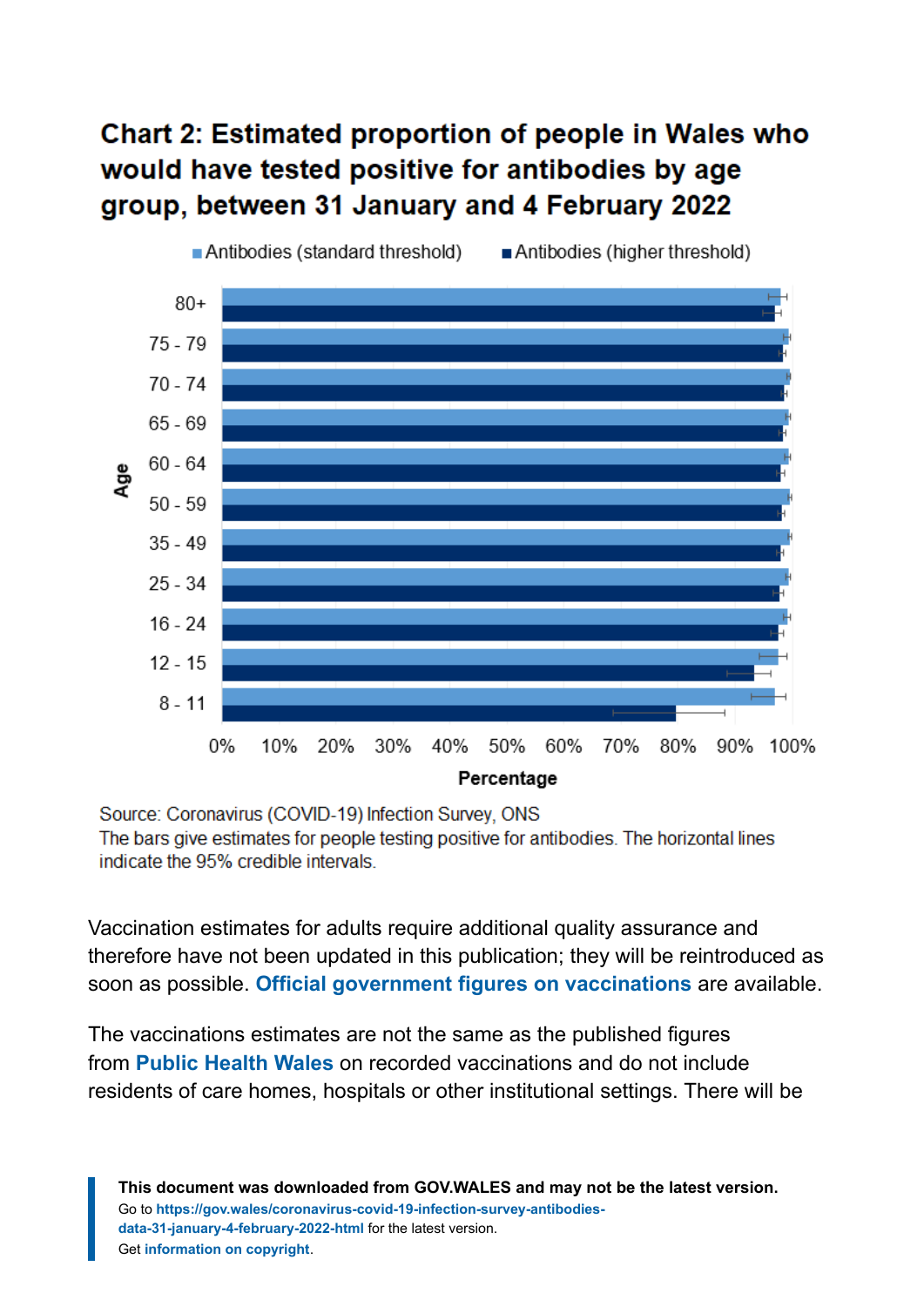differences between these modelled estimates and the official figures due to differences in coverage, methods and timeliness. The estimates produced from the survey are helpful to compare with other characteristics, such as testing positive for antibodies.

# <span id="page-7-0"></span>**Definitions**

#### <span id="page-7-3"></span>**Community population**

This survey covers people living in private households only and this is referred to as the community population. Residents in hospitals, care homes and/or other institutional settings are excluded.

#### <span id="page-7-1"></span>**Credible intervals**

A credible interval gives an indication of the uncertainty of an estimate from data analysis. 95% credible intervals are calculated so that there is a 95% probability of the true value lying in the interval.

#### **Positivity rate**

The estimated proportion of people who test positive for antibodies against coronavirus (COVID-19) at a point in time.

#### <span id="page-7-2"></span>**Surveillance weeks**

These are standardised Monday to Sunday weeks, which are used internationally and are useful for comparability. However this approach sometimes results in estimates referring to a period of fewer than 7 days if the full week's data is not available.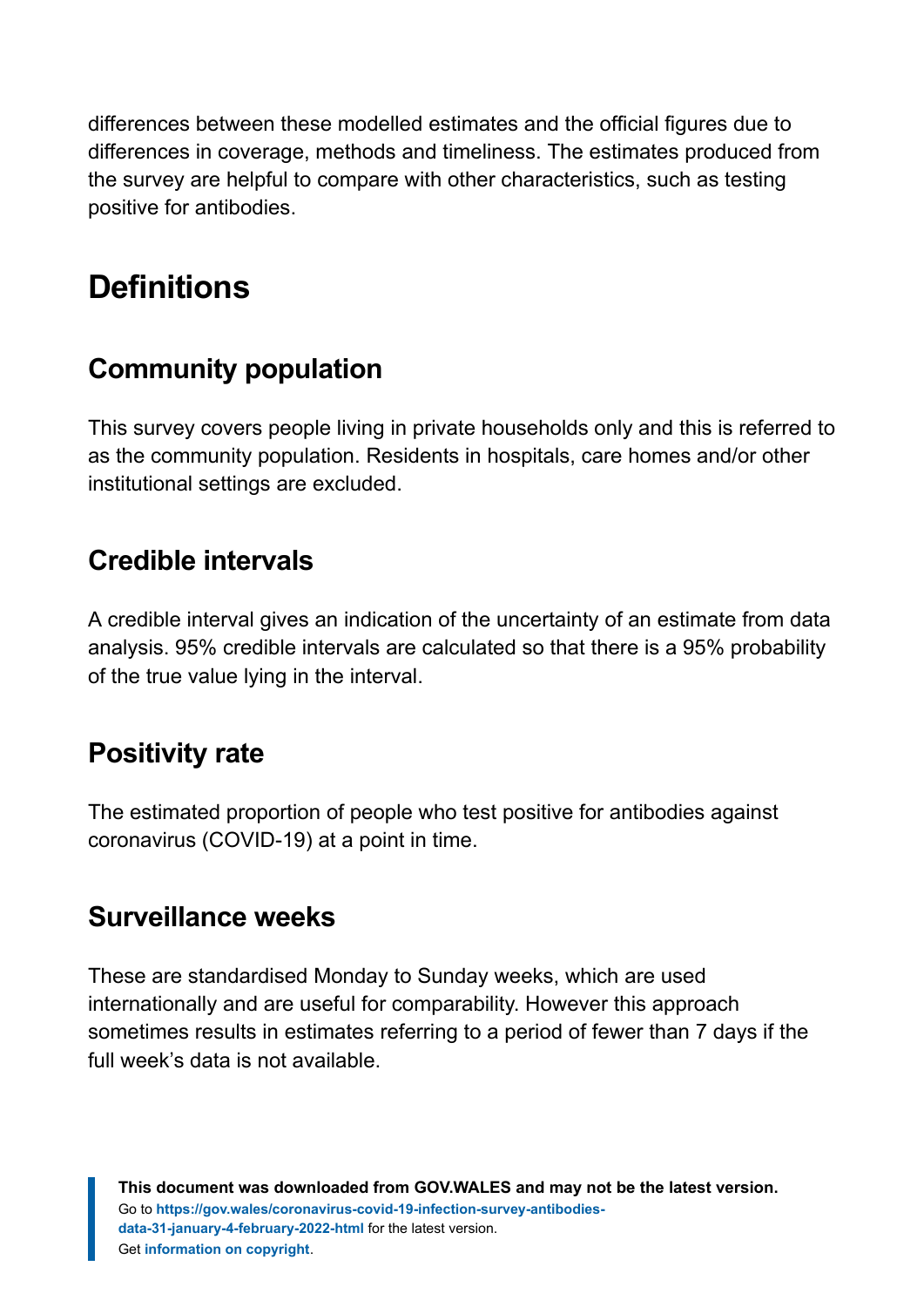# <span id="page-8-0"></span>**Quality and methodology information**

Information on the method used to model antibody estimates presented in this publication can be found on the **[ONS website](https://www.ons.gov.uk/peoplepopulationandcommunity/healthandsocialcare/conditionsanddiseases/methodologies/covid19infectionsurveypilotmethodsandfurtherinformation#antibody-and-vaccination-estimates)**. The model used is based on standardised Monday-Sunday **[surveillance weeks](#page-7-2)**, as opposed to the 28-day periods previously reported on, enabling more timely weekly estimates to be produced. Estimates based on the current model are presented from 4 January 2021 onwards. The final week's modelled estimate is subject to more uncertainty as it is an incomplete week of data and therefore more likely to change when more data becomes available.

The analysis presented is based on blood test results taken from a randomly selected subsample of individuals aged 16 years and over, which are used to test for antibodies against SARS-CoV-2. This can be used to help understand who has had the infection in the past or has developed antibodies as a result of vaccination.

One way the body fights infections like COVID-19 is by producing small particles in the blood called antibodies. It takes between two and three weeks after infection or vaccination for the body to make enough antibodies to fight the infection. Antibodies remain in the blood at low levels, although these levels can decline over time to the point that tests can no longer detect them. Having antibodies can help to prevent individuals from getting the same infection again.

The presence of antibodies is measured to understand who has had coronavirus (COVID-19) in the past and the impact of vaccinations. Once infected, the length of time antibodies remain at detectable levels in the blood is not fully known. It is also not yet known how having detectable antibodies, now or at some time in the past, affects the chance of getting COVID-19 again.

This publication also presents self-reported estimates of the percentage of people who have received one or more doses of a COVID-19 vaccination since 4 January 2021 and estimates of the percentage of people reported to be fully vaccinated since 15 February 2021. These estimates are based on modelling of the people visited in the COVID-19 Infection Survey in the community in a particular time period. The estimates are then adjusted (post-stratified) to be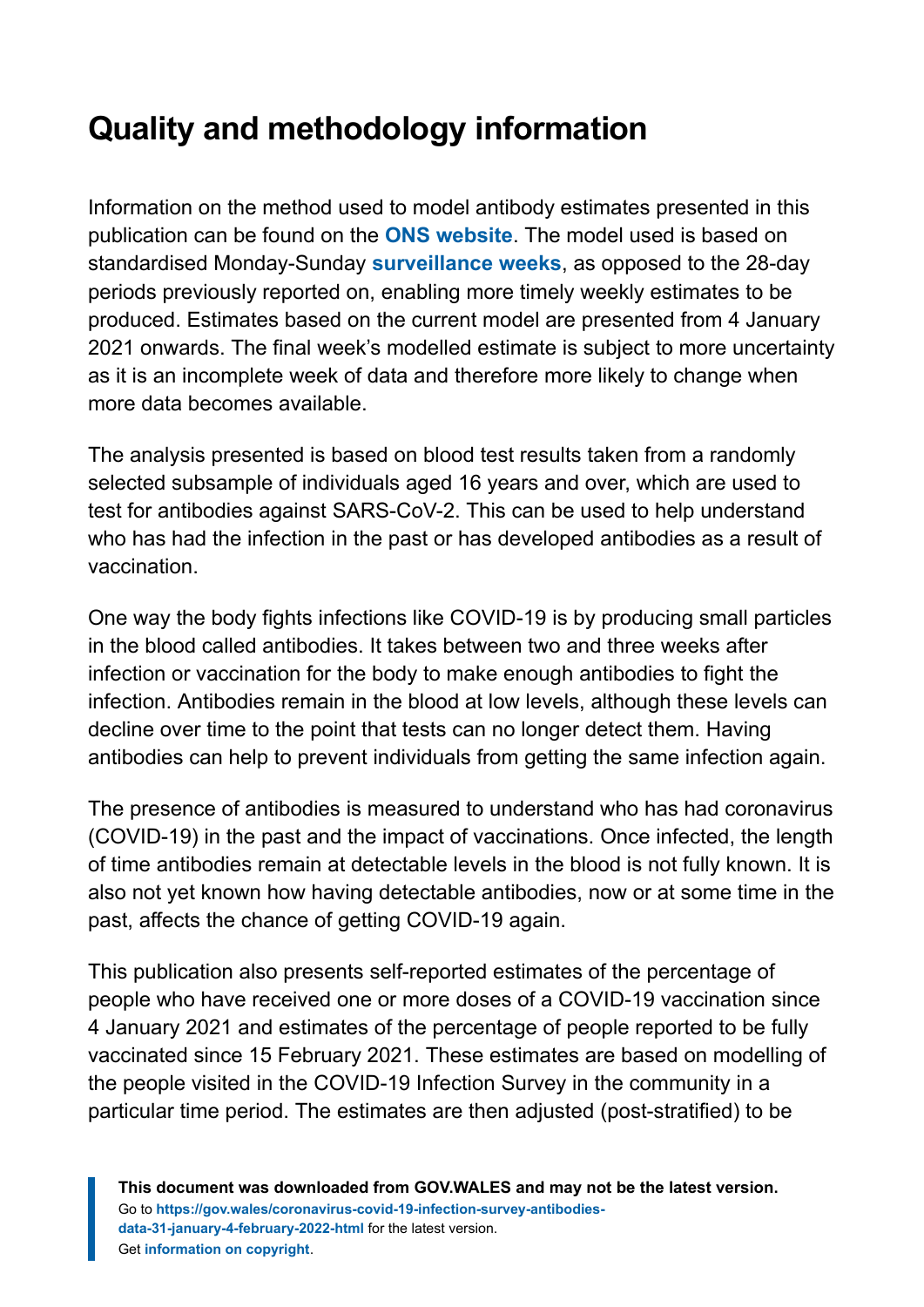representative of the population.

These estimates are not the same as the **[published government figures](https://public.tableau.com/profile/public.health.wales.health.protection#!/vizhome/RapidCOVID-19virology-Public/Headlinesummary)** on recorded vaccinations and there may be differences between these modelled estimates and the official figures, which are updated more regularly. The estimates produced from the survey are helpful to compare with other characteristics, such as testing positive for antibodies.

The **[UK coronavirus dashboard](https://coronavirus.data.gov.uk/details/vaccinations)** includes daily data for the UK and each constituent country on the actual number of people who have received a COVID-19 vaccination. This is based on individual vaccination records (administrative data held by each nation) and should be used to understand progress of the vaccination programme across the UK.

These statistics refer to infections reported in the community, by which we mean private households. These figures exclude infections reported in hospitals, care homes and/or other institutional settings. The population used in this analysis relates to the **[community population](#page-7-3)** aged 16 years and over.

It is important to note that there is a significant degree of uncertainty with the estimates. This is because, despite a large sample of participants, the number of positive cases identified is small. Estimates are provided with 95% **[credible](#page-7-1) [intervals](#page-7-1)** to indicate the range within which we may be confident the true figure lies.

Further information on antibody test results is published by the **[Office for](https://www.ons.gov.uk/peoplepopulationandcommunity/healthandsocialcare/conditionsanddiseases/articles/coronaviruscovid19infectionsurveyantibodydatafortheuk/previousReleases) [National Statistics \(ONS\)](https://www.ons.gov.uk/peoplepopulationandcommunity/healthandsocialcare/conditionsanddiseases/articles/coronaviruscovid19infectionsurveyantibodydatafortheuk/previousReleases)** and includes antibody information for England, Wales, Scotland and Northern Ireland. The estimates for **[Northern](https://www.health-ni.gov.uk/articles/covid-19-infection-survey) [Ireland](https://www.health-ni.gov.uk/articles/covid-19-infection-survey)** and **[Scotland](https://www.gov.scot/collections/coronavirus-covid-19-infection-survey/)** are published by the respective administrations, as we do here for Wales.

Further information about quality and methodology can be found on the **[ONS](https://www.ons.gov.uk/peoplepopulationandcommunity/healthandsocialcare/conditionsanddiseases/methodologies/covid19infectionsurveypilotmethodsandfurtherinformation) [website](https://www.ons.gov.uk/peoplepopulationandcommunity/healthandsocialcare/conditionsanddiseases/methodologies/covid19infectionsurveypilotmethodsandfurtherinformation)** and the survey pages on the **[Oxford University site](https://www.ndm.ox.ac.uk/covid-19/covid-19-infection-survey)**.

More information about the **[COVID-19 Infection Survey in Wales](https://gov.wales/coronavirus-covid-19-infection-survey-positivity-estimates)**.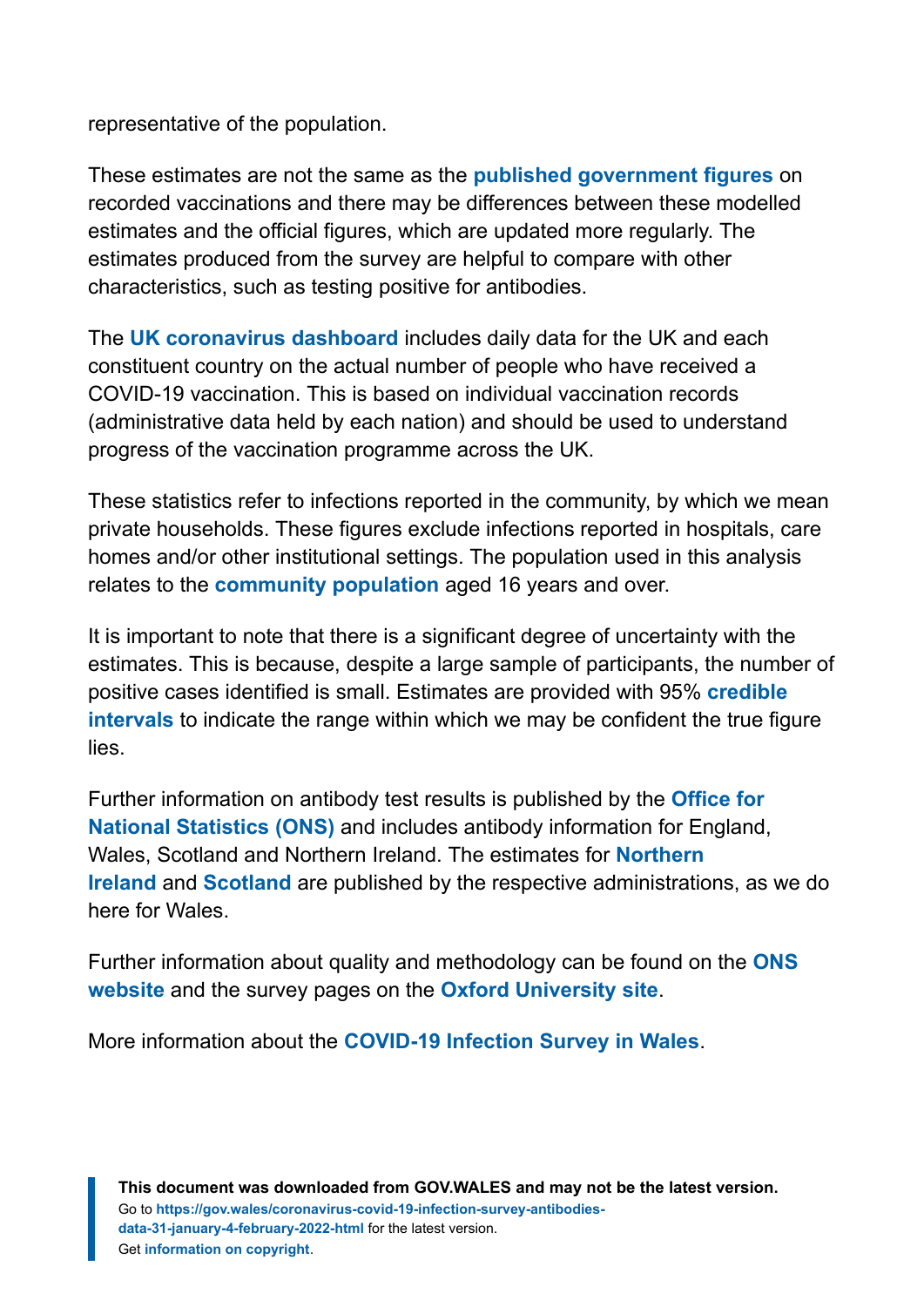## **Well-being of Future Generations Act (WFG)**

The Well-being of Future Generations Act 2015 is about improving the social, economic, environmental and cultural wellbeing of Wales. The Act puts in place seven wellbeing goals for Wales. These are for a more equal, prosperous, resilient, healthier and globally responsible Wales, with cohesive communities and a vibrant culture and thriving Welsh language. Under section (10)(1) of the Act, the Welsh Ministers must (a) publish indicators ("national indicators") that must be applied for the purpose of measuring progress towards the achievement of the wellbeing goals, and (b) lay a copy of the national indicators before Senedd Cymru. Under section 10(8) of the Well-being of Future Generations Act, where the Welsh Ministers revise the national indicators, they must as soon as reasonably practicable (a) publish the indicators as revised and (b) lay a copy of them before the Senedd. These national indicators were laid before the Senedd in 2021. The indicators laid on 14 December 2021 replace the set laid on 16 March 2016.

Information on the indicators, along with narratives for each of the well-being goals and associated technical information is available in the **[Wellbeing of](https://gov.wales/wellbeing-wales) [Wales report](https://gov.wales/wellbeing-wales)**.

Further information on the **[Well-being of Future Generations \(Wales\) Act](https://gov.wales/well-being-future-generations-wales-act-2015-guidance) [2015](https://gov.wales/well-being-future-generations-wales-act-2015-guidance)**.

The statistics included in this release could also provide supporting narrative to the national indicators and be used by public services boards in relation to their local wellbeing assessments and local wellbeing plans.

#### **Next update**

9 March 2022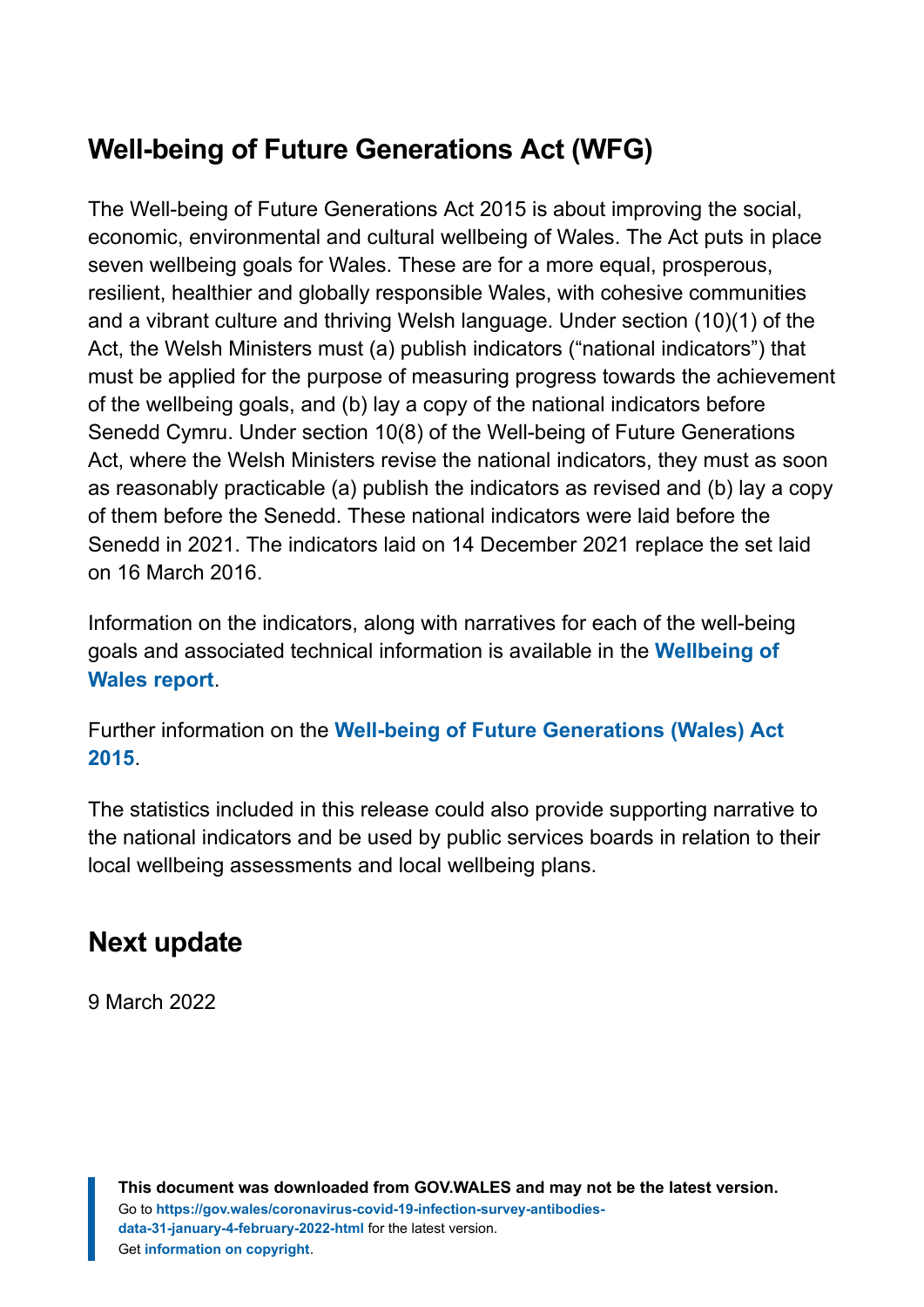# <span id="page-11-0"></span>**Contact details**

Statistician: Lisa Bloemberg Telephone: 0300 025 0166 Email: **[kas.covid19@gov.wales](mailto:kas.covid19@gov.wales)**

Media: 0300 025 8099

SFR 65/2022